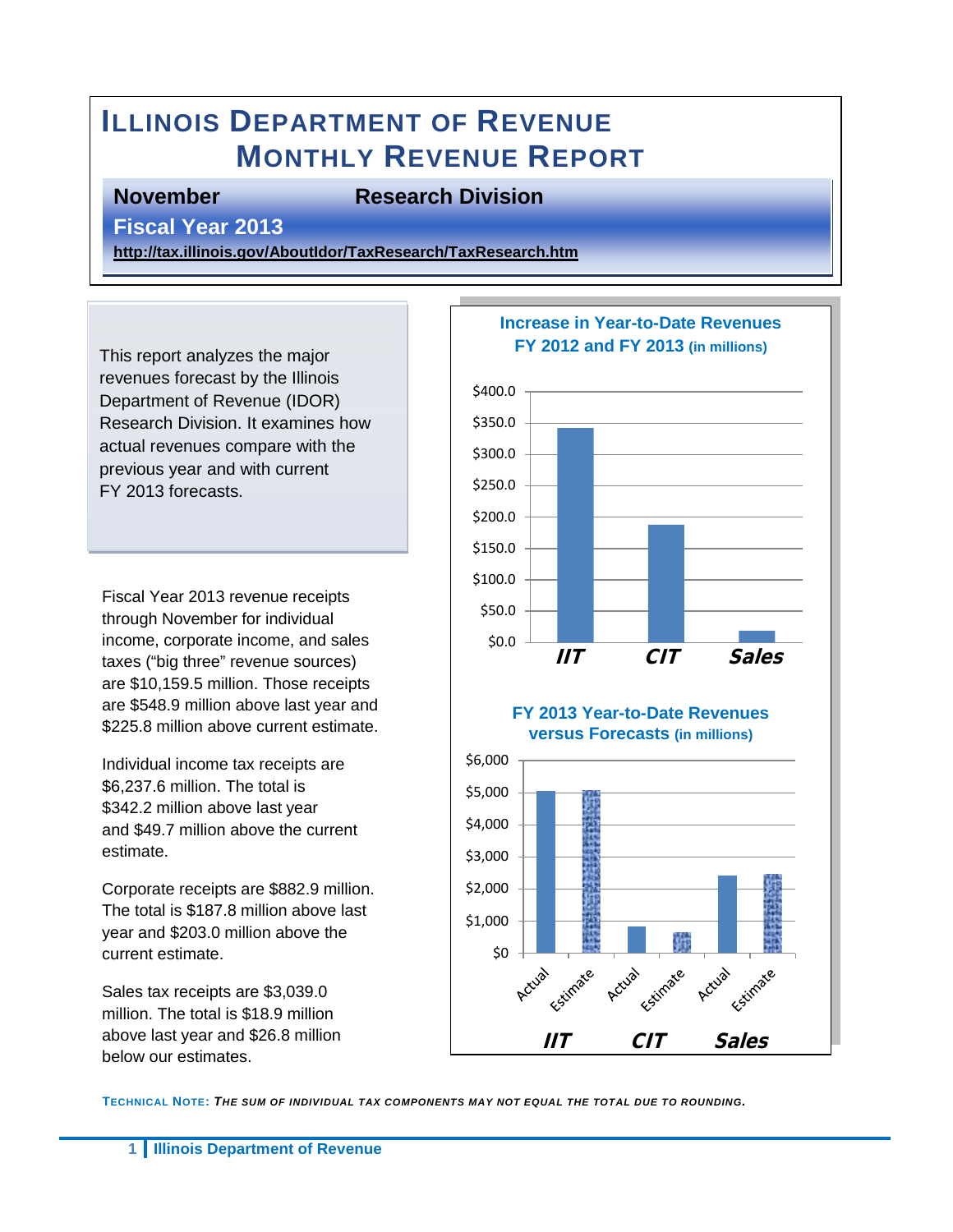#### **Individual Income Tax (IIT)**

IIT receipts are performing slightly above forecast for the first five months of FY2013. November's receipts came in 4.2% or \$47.0 million higher than our forecast for the month. By the end of November, the total processing days (workdays) match with 103 days of the same period last year, so year-todate comparison should now be more meaningful.

| Year-to-Date (\$ millions) |                 |               |              |  |  |
|----------------------------|-----------------|---------------|--------------|--|--|
| Actual                     | <b>Forecast</b> | \$ Difference | % Difference |  |  |
| \$6,237.6                  | \$6,188.0       | \$49.7        | 0.8%         |  |  |
| FY 2012                    | FY 2013         | \$ Difference | % Difference |  |  |
| \$5,895.4                  | \$6,237.6       | \$342.2       | 5.8%         |  |  |

Total year-to-date revenues are up by 5.8% or \$342.2 million over the same period last year. Barring any dramatic change by Congress in the pending negotiations in Washington, D.C. over the fiscal cliff, we are confident that IIT revenues will meet the forecast for FY2013.

**Withholding receipts:** Withholding receipts were 3.5% above our forecast for the month. In spite of one fewer processing day in November 2012 compared with the same period last year, withholding receipts in November were \$57.6 million higher than the actual amount of the same period last year. The total year-to-date receipts, a more reliable indicator of performance, are 3.5% or \$187.2 million higher than the same period last year. The number of firms that remit withholding weekly or monthly has been higher than last year, while the number of firms that remit quarterly or annually is lower than last year.

**Non-Withholding receipts:** November's non-withholding receipts of \$45.3 million were 25.7% higher than forecast. Year-to-date receipts from non-withholding amount to \$697.7 million, exceeding the actual receipts from the last fiscal year by \$155.0 million or 28.6%. Non-withholding payments have been the driving force behind the \$342.2 million increases in total IIT receipts over last year. Historically, receipts for the first five months represent barely 17% of all non-withholdings payments for a year. Because final and estimated payments are very unpredictable, the current increases do not warrant an upward revision in the forecast.

| <b>Components Year-to-Date (\$ millions)</b> |               |                 |               |              |  |
|----------------------------------------------|---------------|-----------------|---------------|--------------|--|
|                                              | <b>Actual</b> | <b>Forecast</b> | \$ Difference | % Difference |  |
| Withholding                                  | \$5,540.0     | \$5,505.7       | \$34.2        | 0.6%         |  |
| Estimated and final                          | \$697.7       | \$682.2         | 15.4          | 2.3%         |  |
| Total                                        | \$6,237.6     | \$6,188.0       | \$49.7        | 0.8%         |  |

*Withholding and estimated and final payments are derived from IDOR collection data and in-transit fund data. Totals may not equal individual components due to rounding.*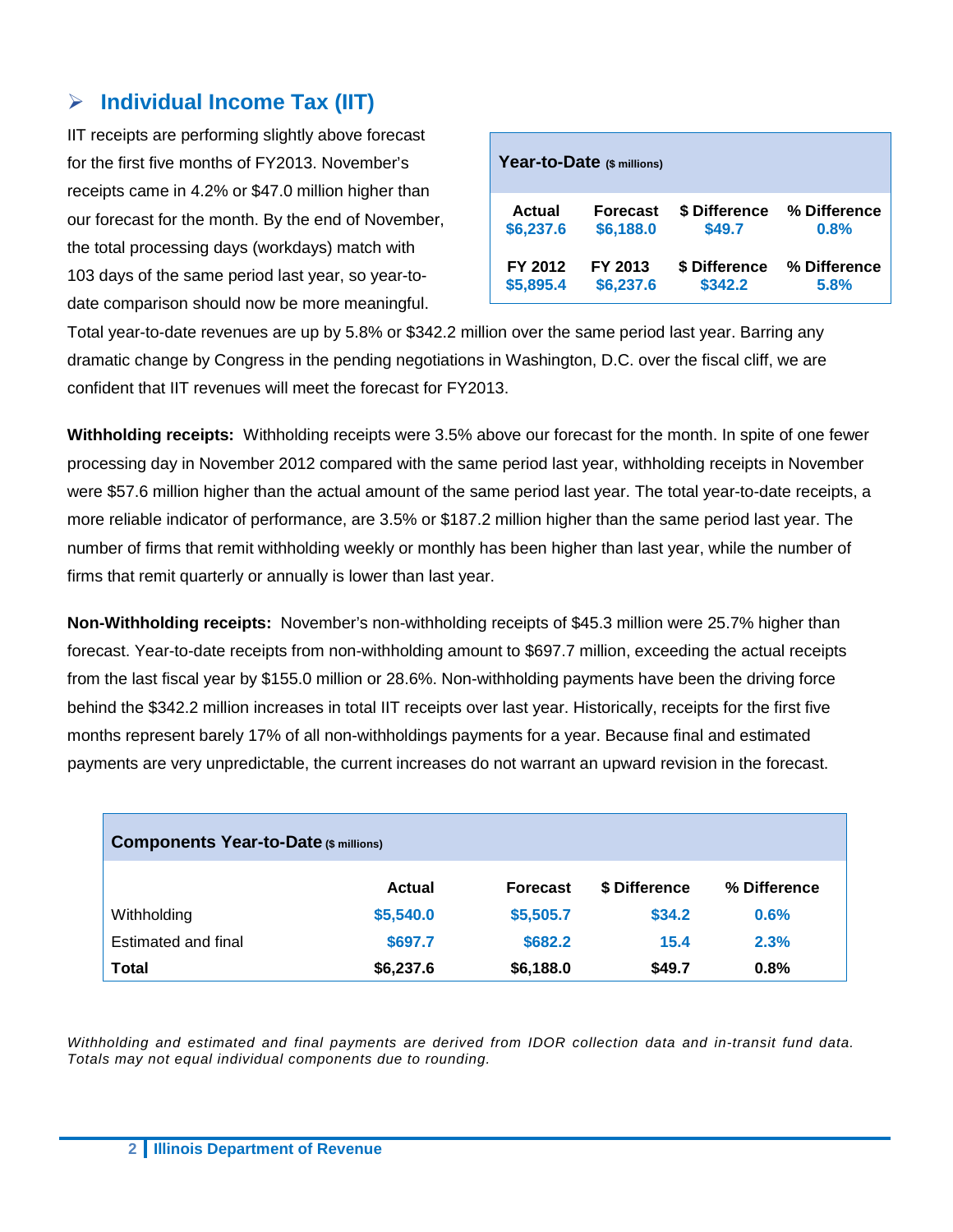#### **Corporate Income Tax (CIT)**

Corporate Income Tax receipts were \$50.3 million in November, above the forecast of \$34.9 million. Receipts have exceeded forecast for the last six months in a row, as shown in the table below:

| Year-to-Date Comparison (\$ millions)                                                         |                            |                          |                       |  |  |
|-----------------------------------------------------------------------------------------------|----------------------------|--------------------------|-----------------------|--|--|
| Actual<br>\$882.9                                                                             | <b>Estimate</b><br>\$679.9 | \$ Difference<br>\$203.0 | % Difference<br>29.9% |  |  |
| \$ Difference<br>FY 2012<br>FY 2013<br>% Difference<br>\$187.8<br>\$882.9<br>\$695.1<br>27.0% |                            |                          |                       |  |  |

| <b>Month</b>     | <b>Fiscal</b><br>Year | Forecast \$ in<br>millions | Actual, \$<br>in millions | Difference, \$<br>in millions |
|------------------|-----------------------|----------------------------|---------------------------|-------------------------------|
| June             | 12                    | \$381.2                    | \$484.8                   | \$103.6                       |
| July             | 13                    | \$67.9                     | \$86.8                    | \$18.9                        |
| <b>August</b>    | 13                    | \$35.2                     | \$67.8                    | \$32.6                        |
| <b>September</b> | 13                    | \$436.9                    | \$498.1                   | \$61.2                        |
| October          | 13                    | \$104.9                    | \$179.9                   | \$75.0                        |

While CIT receipts are up approximately 30% over forecast, it should be noted that:

- While corporate profits are up 7% over the prior year, this rate of growth is not anywhere near as large as the increase as CIT receipts.
- All of the recent changes in tax law the tax rate increase, federal 100% expensing, and the suspension/cap of Net Operating Losses - may have changed firm's timing in making payments. This would affect our ability to spread our annual forecast accurately throughout the year.
- A majority of the CIT receipts forecast for FY 2013 have not yet been received. Our forecast was for approximately 23% of total CIT receipts to have come in year-to-date. If there is a shift in the timing of payments related to tax law changes we may see a decrease in final payments for tax year 2012 and initial estimated payments for tax year 2013 which would hit in March – June of 2013, the latter half of FY 2013.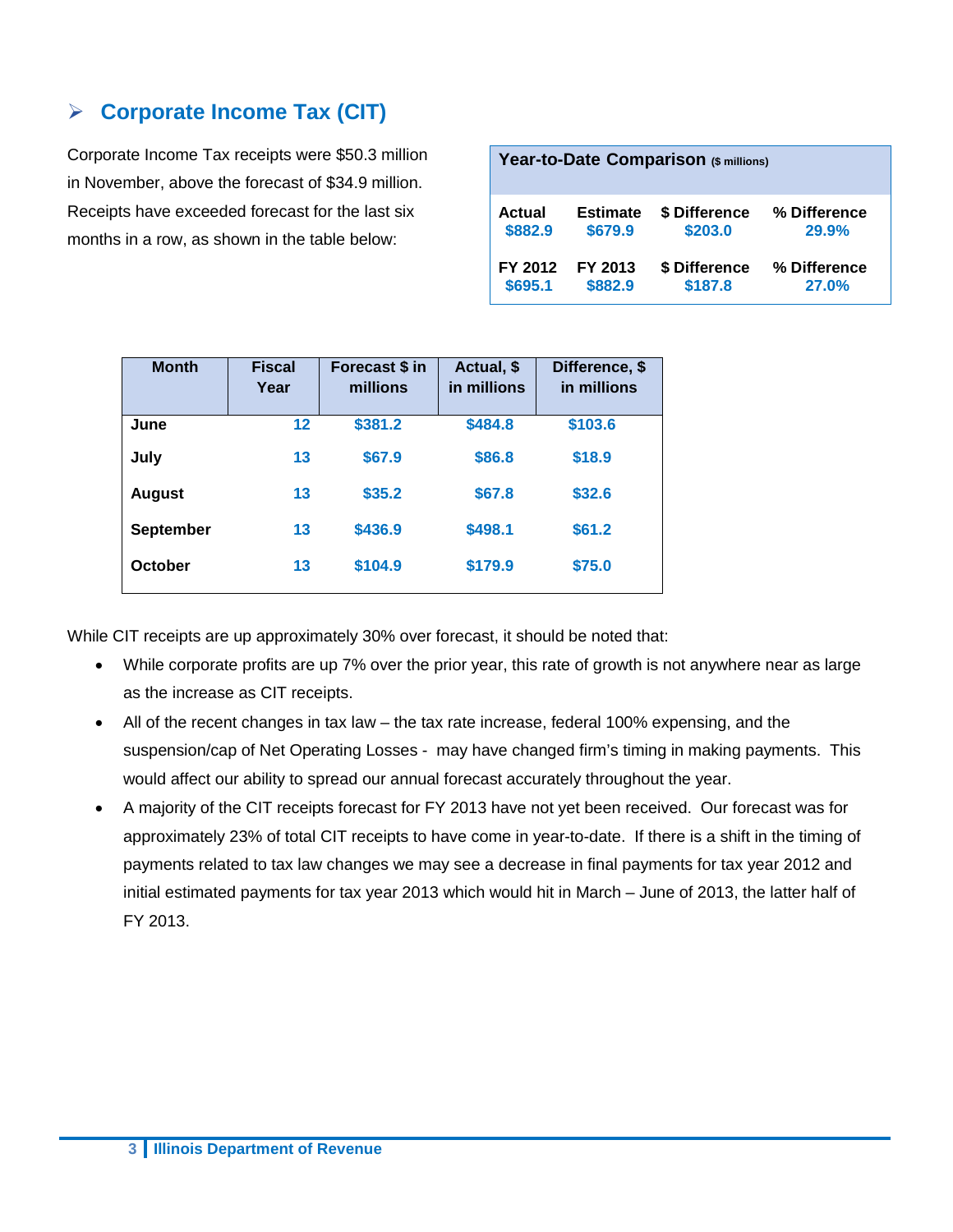#### **Sales & Use Tax**

State sales and use tax receipts for the first five months of fiscal year 2013 were 0.6 percent above the same period in fiscal year 2012 and 0.9 percent below our forecast year-to-date. Year-to-date growth has been concentrated mostly in sales and use tax receipts from motor vehicle sales.

| Year-to-Date Comparison (\$ millions) |                 |               |              |  |  |
|---------------------------------------|-----------------|---------------|--------------|--|--|
| Actual                                | <b>Forecast</b> | \$ Difference | % Difference |  |  |
| \$3,039.0                             | \$3,065.8       | $-$26.8$      | $-0.9%$      |  |  |
| FY 2012                               | FY 2013         | \$ Difference | % Difference |  |  |
| \$3,020.1                             | \$3,039.0       | \$18.9        | 0.6%         |  |  |

As we have mentioned in earlier reports, the outcome of the fiscal cliff negotiations could have a material impact on actual receipts and on our forecasts. Two elements in particular could quickly affect state sales and use tax in the second half of fiscal year 2013, namely the payroll tax cut and emergency unemployment insurance benefits. If the payroll tax cut expires at the end of December, the average family would lose about \$1,000 in annual income under the higher tax rate. At the same time, if emergency unemployment insurance benefits are not extended beyond the end of 2012, approximately 90,000 Illinois residents will lose their weekly benefit of about \$310 each, and thousands more who would have become eligible for emergency benefits in 2013 will see their benefits run out as well. In the event that one or both of these policies expire at the end of December, a significant volume of consumer income will be removed from the Illinois economy. This would ultimately have a negative impact on consumer demand and thus sales and use tax receipts.

For anyone looking for the impact of "Black Friday" shopping on receipts, you will have to wait until the December report. Due to tax return filing schedules, there is generally a one month lag between when a sale occurs and when the Illinois Department of Revenue receives the tax from that particular sale. Hence, sales that occurred in November will primarily affect December receipts.

| Year-to-Date Comparison (\$ millions)                                        |           |           |               |              |  |  |  |
|------------------------------------------------------------------------------|-----------|-----------|---------------|--------------|--|--|--|
|                                                                              | FY 2012   | FY 2013   | \$ Difference | % Difference |  |  |  |
| Vehicles                                                                     | \$397.7   | \$436.1   | \$38.3        | 9.6%         |  |  |  |
| Motor fuel*                                                                  | \$339.5   | \$352.5   | \$13.0        | 3.8%         |  |  |  |
| All else                                                                     | \$2,282.9 | \$2,250.4 | $-$ \$32.4    | $-1.4%$      |  |  |  |
| \$3,039.0<br>\$3,020.1<br>\$18.9<br>0.6%<br>Total                            |           |           |               |              |  |  |  |
| *Estimated. IDOR does not have actual data on sales/use tax from motor fuel. |           |           |               |              |  |  |  |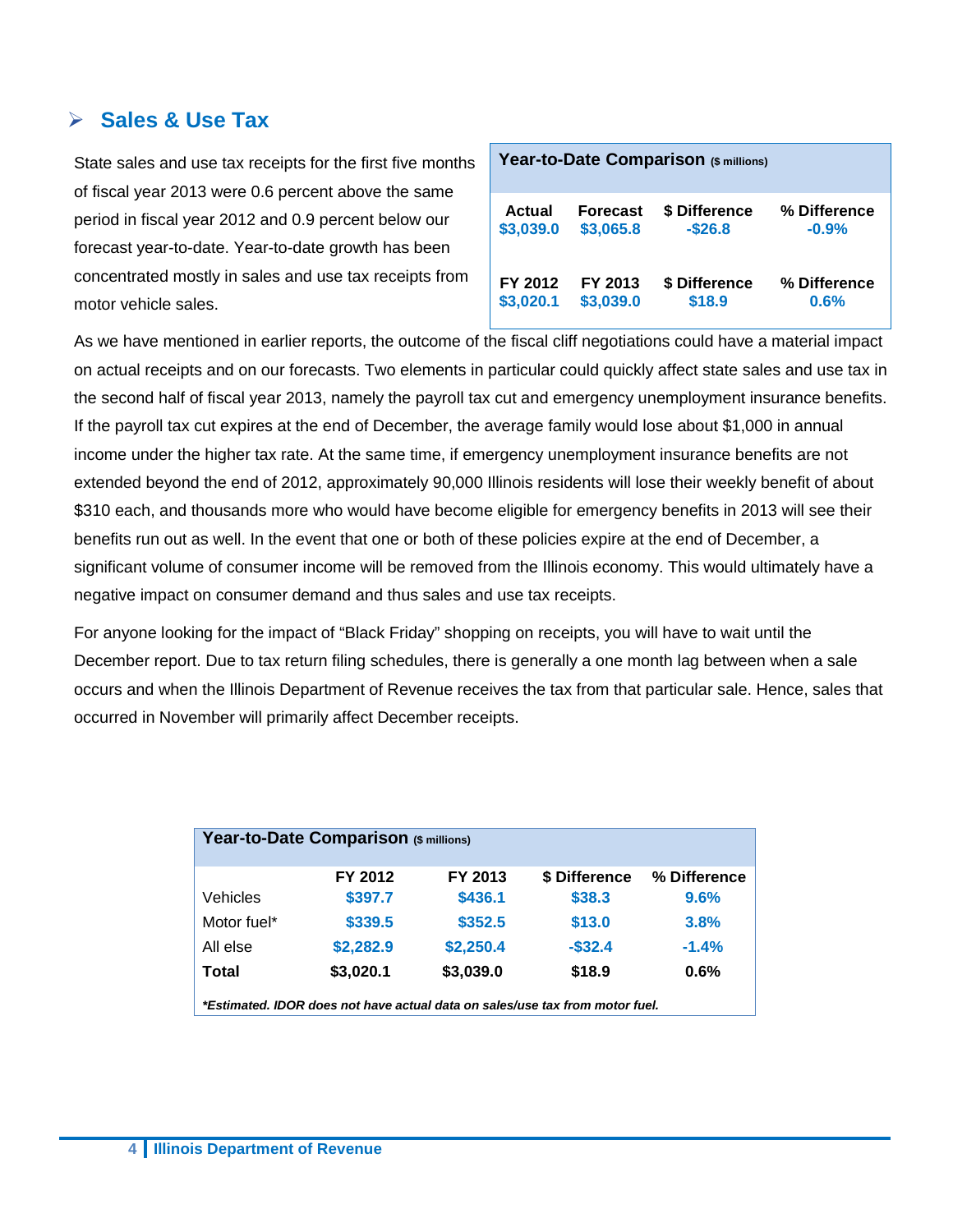#### **Public Utilities Taxes**

#### **Telecommunications** –

General Fund receipts were \$207.8 million through five months, down 4.5 percent (or approximately \$10 million) from the forecast year-to-date. Approximately \$1.3 million of this shortage can be explained by a higher than anticipated diversion percentage for the Simplified Municipal Telecom Tax, which is collected on the

| Year-to-Date (\$ millions) |         |                 |               |              |
|----------------------------|---------|-----------------|---------------|--------------|
|                            | Actual  | <b>Forecast</b> | \$ Difference | % Difference |
| <b>Telecommunications</b>  | \$207.8 | \$217.6         | $-$9.8$       | - 4.5%       |
| <b>Electricity</b>         | \$177.2 | \$177.2         | \$0.0         | $0.0\%$      |
| Natural gas                | \$16.2  | \$29.1          | $-$12.9$      | $-44.2%$     |
|                            | FY 2012 | FY 2013         | \$ Difference | % Difference |
| <b>Telecommunications</b>  | \$214.8 | \$207.8         | $-$7.0$       | $-3.2%$      |
| <b>Electricity</b>         | \$182.1 | \$177.2         | $-$4.9$       | $-2.7%$      |
| Natural gas                | \$28.9  | \$16.2          | $-$12.7$      | $-43.9%$     |
|                            |         |                 |               |              |

same return as the Telecom Excise Tax and allocated before state receipts are accounted for.

**Electricity –** Receipts through November were exactly at forecast for the year, \$177.2 million.

**Natural gas –** Receipts are \$16.2 million year-to-date, 44.2% (\$12.9 million) below forecast.

Year-to-date, large taxpayers have used a net \$7.5 million in credit for overpayments to meet their current tax liabilities. This accounts for approximately 58% of our forecast underperformance.

#### **Cigarette Taxes**

November receipts are close to forecast revealing distributors are beginning their anticipated downward adjustments in stamp purchases.

| Year-to-Date (\$ millions)                 |                               |                                       | *Includes general revenue funds          |                                     |
|--------------------------------------------|-------------------------------|---------------------------------------|------------------------------------------|-------------------------------------|
| All Funds *<br><b>General Revenue Fund</b> | Actual<br>\$299.5<br>\$144.2  | <b>Forecast</b><br>\$343.7<br>\$147.9 | \$ Difference<br>$-$ \$44.2<br>$-$ \$3.7 | % Difference<br>$-12.9%$<br>$-2.5%$ |
| All Funds *<br><b>General Revenue Fund</b> | FY 2012<br>\$219.8<br>\$147.5 | FY 2013<br>\$299.5<br>\$144.2         | \$ Difference<br>\$79.7<br>$-$3.3$       | % Difference<br>36.3%<br>$-2.2%$    |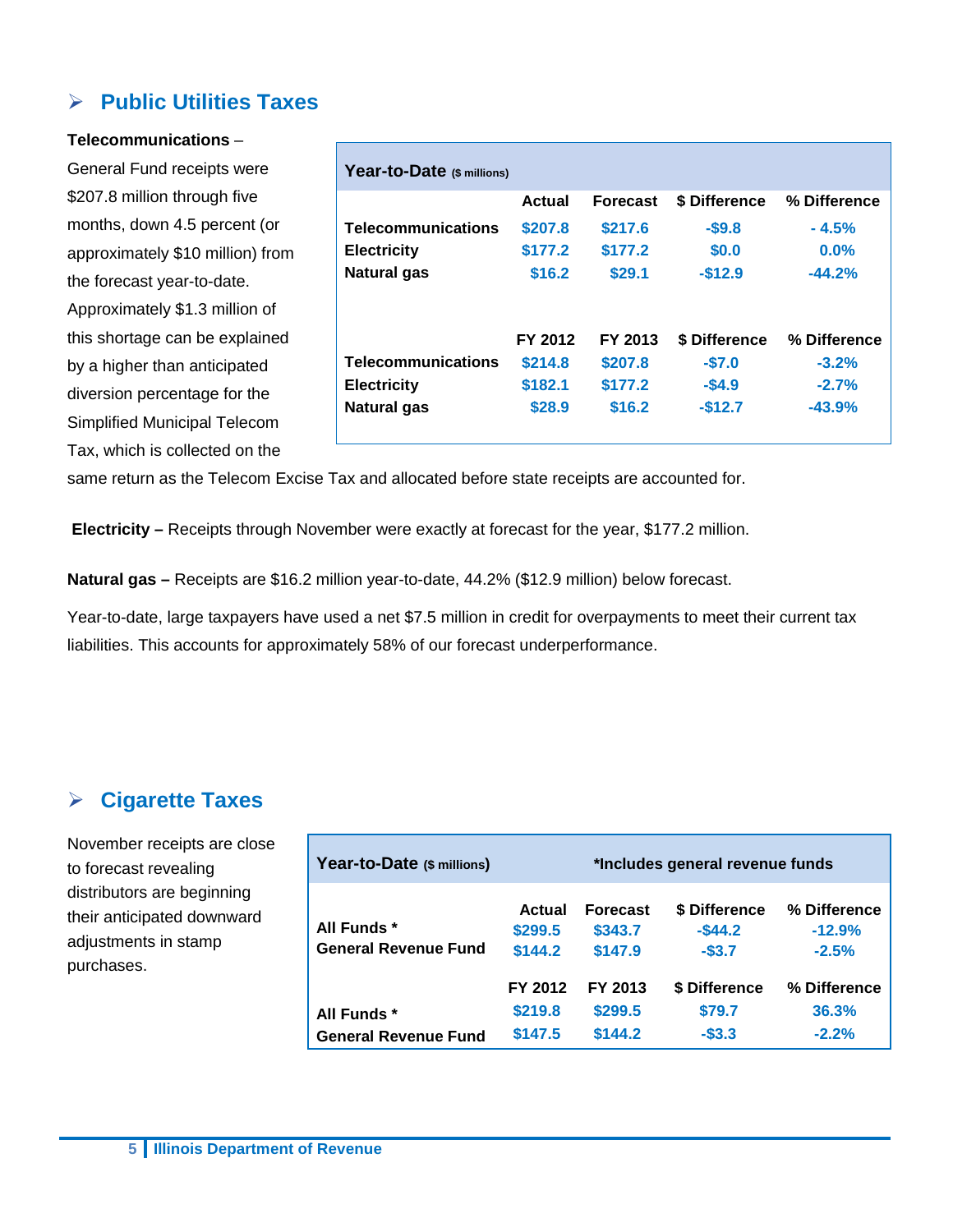## **Tobacco Products Tax**

Year-to-date receipts are slightly ahead of forecast.

| Year-to-Date (\$ millions) |                 |               |              |  |  |
|----------------------------|-----------------|---------------|--------------|--|--|
| Actual                     | <b>Forecast</b> | \$ Difference | % Difference |  |  |
| \$20.6                     | \$19.2          | \$1.4         | 7.3%         |  |  |
| FY 2012                    | FY 2013         | \$ Difference | % Difference |  |  |
| \$12.6                     | \$20.6          | \$8.0         | 63.5%        |  |  |

#### **Estate Tax**

Year-to-date receipts are still ahead of forecast due to the change in reporting of July receipts from counties to the Illinois State Treasurer.

| Year-to-Date (\$ millions) |                 |               |              |  |  |  |
|----------------------------|-----------------|---------------|--------------|--|--|--|
| Actual                     | <b>Forecast</b> | \$ Difference | % Difference |  |  |  |
| \$134.7                    | \$101.0         | \$33.7        | 33.4%        |  |  |  |
| FY 2012                    | FY 2013         | \$ Difference | % Difference |  |  |  |
| \$49.3                     | \$134.7         | \$85.4        | 173.2%       |  |  |  |

#### **Liquor Tax**

Liquor tax receipts for the first five months of fiscal year 2013 increased 2.7 percent compared to the same period last year and were 2.9 percent above our forecast year-to-date.

| Year-to-Date (\$ millions)                      | *Includes general revenue funds |                               |                                 |                              |  |
|-------------------------------------------------|---------------------------------|-------------------------------|---------------------------------|------------------------------|--|
| <b>All Funds</b><br><b>General Revenue Fund</b> | Actual<br>\$120.9<br>\$71.2     | Forecast<br>\$117.5<br>\$69.2 | \$ Difference<br>\$3.4<br>\$2.0 | % Difference<br>2.9%<br>2.9% |  |
| All Funds*<br><b>General Revenue Fund</b>       | \$117.7<br>\$69.3               | \$120.9<br>\$71.2             | \$3.2<br>\$1.9                  | 2.7%<br>2.7%                 |  |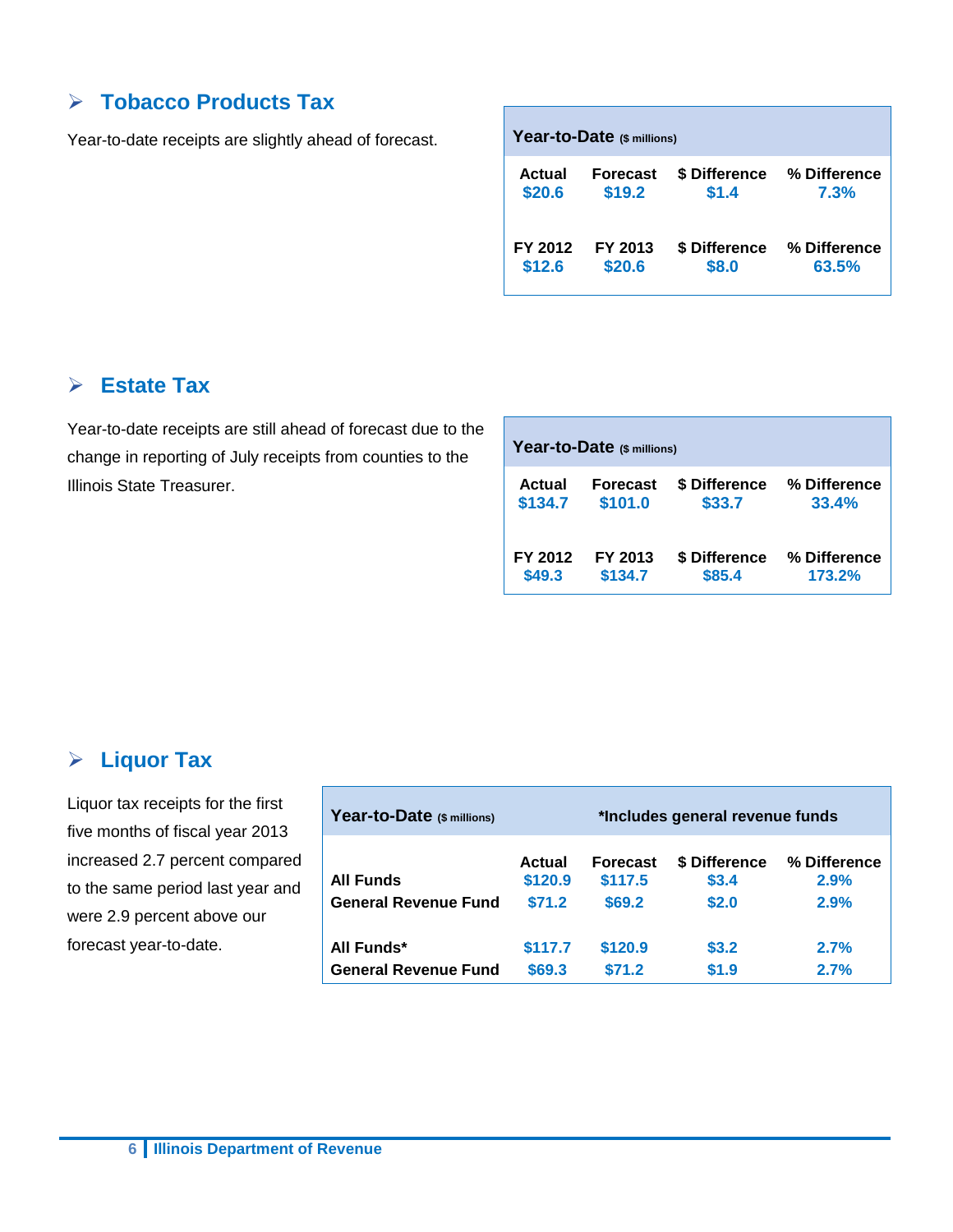## **Hotel Operator's Occupation Tax (HOOT)**

Receipts are coming in close to forecast.

| Year-to-Date (\$ millions) |                    |                            | *Includes general revenue funds |                      |
|----------------------------|--------------------|----------------------------|---------------------------------|----------------------|
| All Funds*                 | Actual<br>\$107.6  | <b>Forecast</b><br>\$106.3 | \$ Difference<br>\$1.3          | % Difference<br>1.2% |
| General Revenue Fund       | \$16.5             | \$18.4                     | $-$1.9$                         | $-10.3%$             |
| All Funds*                 | FY 2012<br>\$106.9 | FY 2013<br>\$107.6         | \$ Difference<br>\$0.7          | % Difference<br>0.7% |
| General Revenue Fund       | \$16.9             | \$16.5                     | $-$0.4$                         | $-2.4%$              |

#### **Motor Fuel Taxes**

|         | Year-to-Date (\$ millions) | <b>IFTA</b>   |              |         | Year-to-Date (\$ millions) | <b>Regular MFT</b> |              |
|---------|----------------------------|---------------|--------------|---------|----------------------------|--------------------|--------------|
| Actual  | <b>Forecast</b>            | \$ Difference | % Difference | Actual  | <b>Forecast</b>            | \$ Difference      | % Difference |
| \$29.8  | \$32.7                     | $-$ \$2.9     | $-8.8%$      | \$485.1 | \$501.1                    | $-$16.0$           | $-3.2%$      |
| FY 2012 | FY 2013                    | \$ Difference | % Difference | FY 2012 | FY 2013                    | \$ Difference      | % Difference |
| \$31.8  | \$29.8                     | $-S2.0$       | $-6.3%$      | \$488.0 | \$485.1                    | $-$2.9$            | $-0.6%$      |

| Year-to-Date (\$ millions) |                 | UST           |              |  |  |  |  |  |
|----------------------------|-----------------|---------------|--------------|--|--|--|--|--|
| Actual                     | <b>Forecast</b> | \$ Difference | % Difference |  |  |  |  |  |
| \$29.3                     | \$30.5          | $-$1.2$       | $-3.9%$      |  |  |  |  |  |
| FY 2012                    | FY 2013         | \$ Difference | % Difference |  |  |  |  |  |
| \$29.7                     | \$29.3          | $-$0.4$       | $-1.3%$      |  |  |  |  |  |

Combined motor fuel tax receipts (regular MFT, IFTA, and UST) for the first five months of fiscal year 2013 were 1.0 percent (-\$5.3 million) below the same period last year and 3.6 percent (-\$20.0 million) below our forecast year-to-date.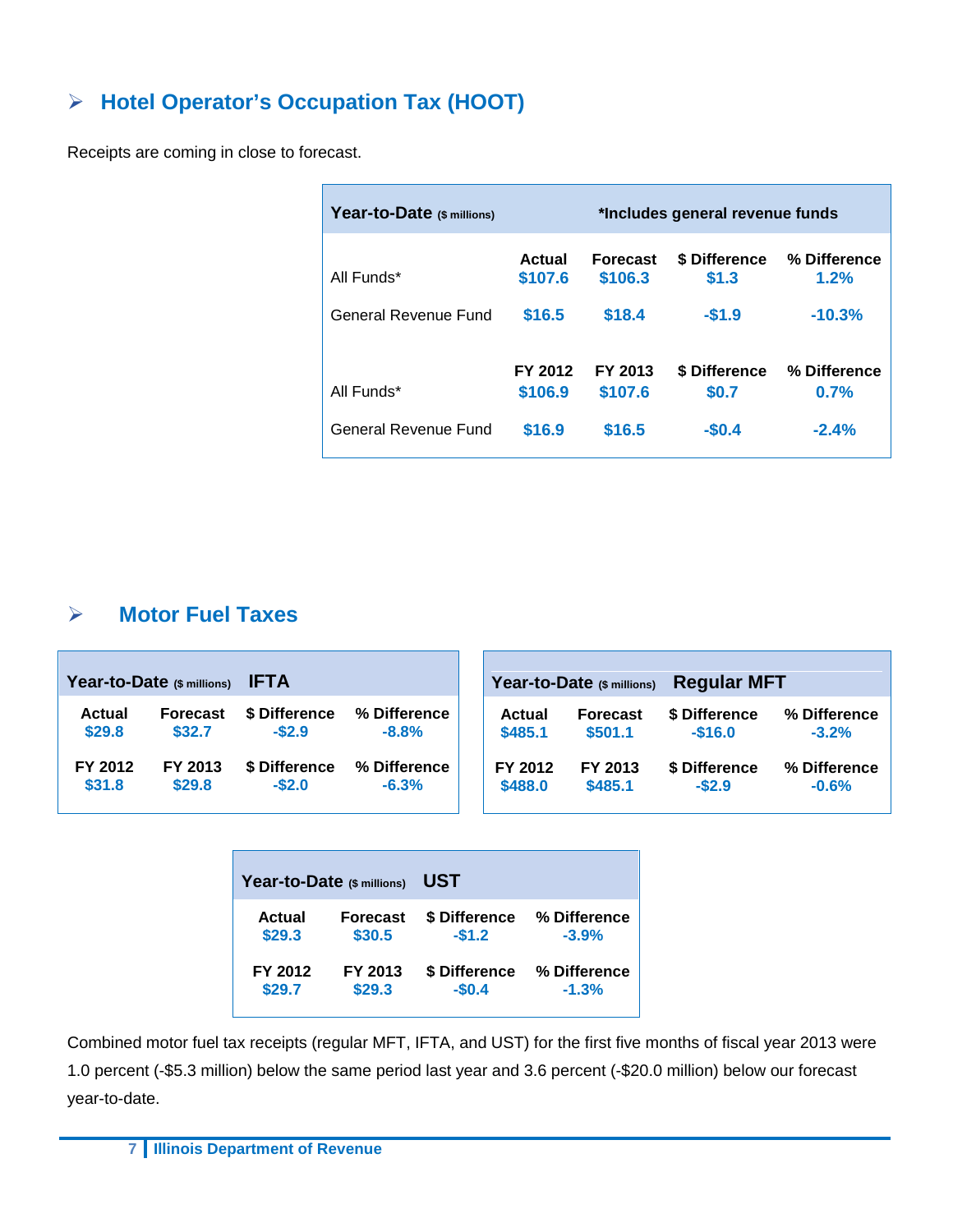## **Real Estate Transfer Tax (RETT)**

As expected, November receipts reflected monies in transit from October. Year-to-date receipts are running slightly ahead of forecast.

| Year-to-Date (\$ millions) |                 |               |              |  |  |  |  |  |  |  |  |
|----------------------------|-----------------|---------------|--------------|--|--|--|--|--|--|--|--|
| <b>Actual</b>              | <b>Forecast</b> | \$ Difference | % Difference |  |  |  |  |  |  |  |  |
| \$20.4                     | \$19.9          | \$0.5         | 2.5%         |  |  |  |  |  |  |  |  |
| FY 2012                    | FY 2013         | \$ Difference | % Difference |  |  |  |  |  |  |  |  |
| \$17.6                     | \$20.4          | \$2.8         | 15.9%        |  |  |  |  |  |  |  |  |

| Illinois Department of Revenue, Research Division             |                           |                                                     |                                                     |  |  |  |  |  |  |  |
|---------------------------------------------------------------|---------------------------|-----------------------------------------------------|-----------------------------------------------------|--|--|--|--|--|--|--|
| Director of Research: Natalie Davila                          | <b>Research Analysts:</b> | <b>Andy Chupick</b><br>Patrick Heath<br>John Horbas | Joanna Koh<br>Michael Pijan<br><b>Hector Vielma</b> |  |  |  |  |  |  |  |
| http://tax.illinois.gov/AboutIdor/TaxResearch/TaxResearch.htm |                           |                                                     |                                                     |  |  |  |  |  |  |  |